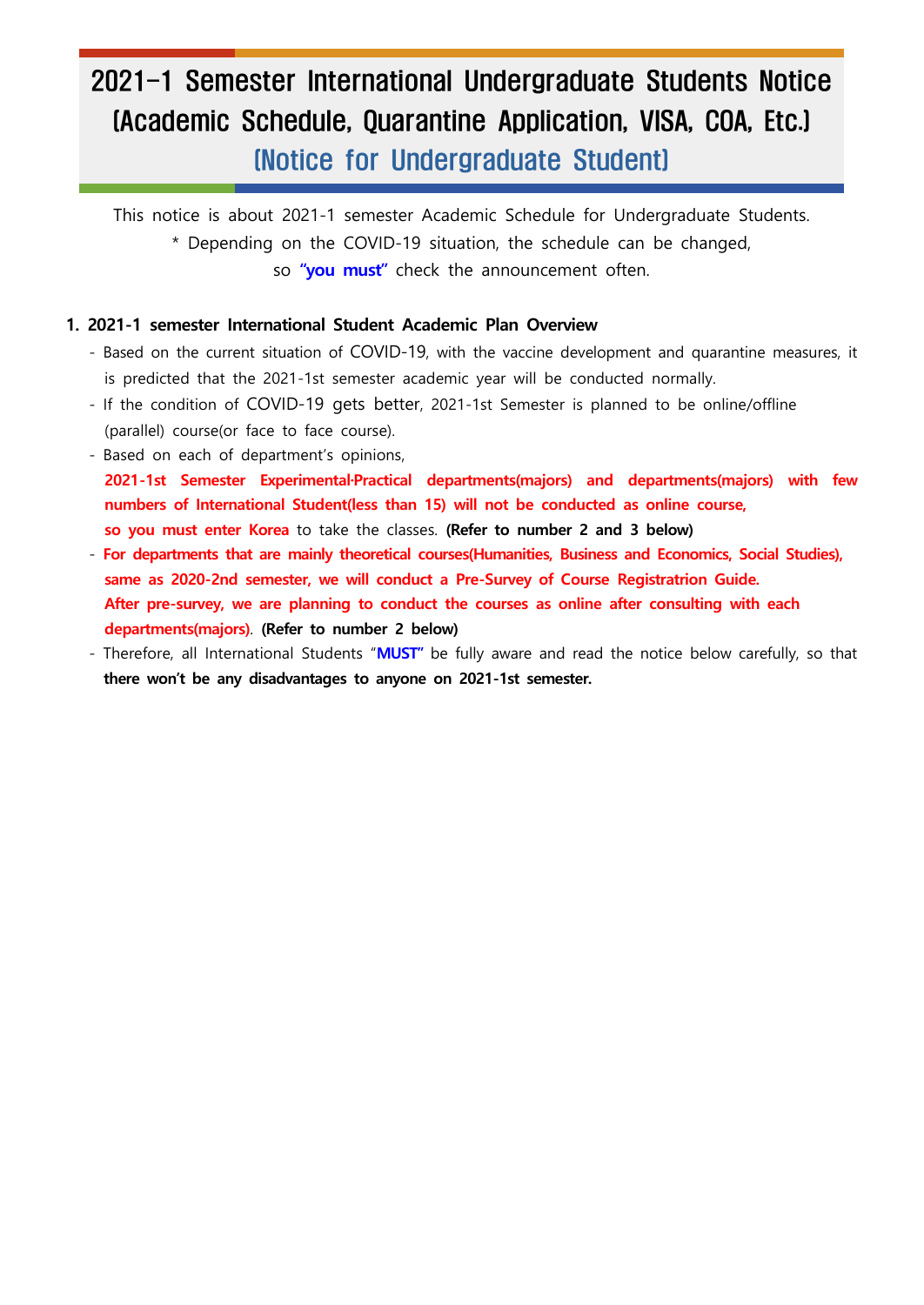# **2. Classification of departments (must Entry to Korea, Non-entry to Korea)**

(Students both in Jukjeon and Cheonan campus should check this information) 1) Jukjeon Campus

| Category                | <b>Department</b>             |
|-------------------------|-------------------------------|
|                         | Dept. of Theater and Film     |
|                         | Visual Comminication          |
|                         | Design Major                  |
|                         | International Liberal Studies |
|                         | Dept. of Music                |
|                         | Dept. of Dance                |
|                         | Fashion Merchandise Design    |
|                         | Major                         |
|                         | Mobile System Eng.            |
|                         | Architecture Major            |
| <b>1</b> Dentry to      | Software Science Major        |
|                         | Applied Computer Eng.         |
| <b>Korea</b>            | Urban Planning & Real         |
| (Off-line or            | Estate Studies                |
| <b>Parallel course)</b> | Ceramic Arts Major            |
|                         | British & American            |
|                         | Humanities Major              |
|                         | Chemical Engineering Major    |
|                         | Computer Engineering          |
|                         | Public Administration         |
|                         | Mechanical Engineering        |
|                         | Philosophy Major              |
|                         | Political Science &           |
|                         | International Relations       |
|                         | Counseling Major              |
|                         | History Major                 |

| Category                                  | <b>Department</b>                              |
|-------------------------------------------|------------------------------------------------|
| 2Non-Entry<br>to Korea<br>(Online Course) | Dept. Of<br>Communication                      |
|                                           | <b>Business &amp;</b><br>Economics             |
|                                           | International Business<br>Administration Major |
|                                           | Korean Language &<br>Literature Major          |
|                                           | International Trade<br>Major                   |
|                                           | Economics Major                                |

# 2) Cheonan Campus : All Majors must **①Entry to Korea**

| <b>Categories</b>                | <b>Department</b>                         |                                                      |  |
|----------------------------------|-------------------------------------------|------------------------------------------------------|--|
|                                  | Dept. of New Music                        | the department of medicine                           |  |
|                                  | Public Management Major                   | Fine Arts Major                                      |  |
|                                  | Social Welfare Majore                     | Asian and Middle Eastern Major (<br>Chinese Studies) |  |
|                                  | Environmental Resource Economics<br>Major | European and Latin American Major                    |  |
|                                  | Food Science and Nutrtion                 | Japanese Language Major                              |  |
| <b>1</b> Entry to                | Physical Therapy Major                    | German Language Major                                |  |
| <b>Korea</b>                     | Health Administration Major               | Russian Language Major                               |  |
| (Off-line or<br>Parallel course) | Psychotherapy Major                       | Middle Eastern Major                                 |  |
|                                  | Biomedical Laboratory Science Major       | Energy Engineering Major                             |  |
|                                  | Environmental Horticulture Major          | Pre-Medicine Major                                   |  |
|                                  | Landscape Architecture                    | Physics Major                                        |  |
|                                  | International Sport Studies Major         | Molecular Biology Major                              |  |
|                                  | Sports Management                         | English Major                                        |  |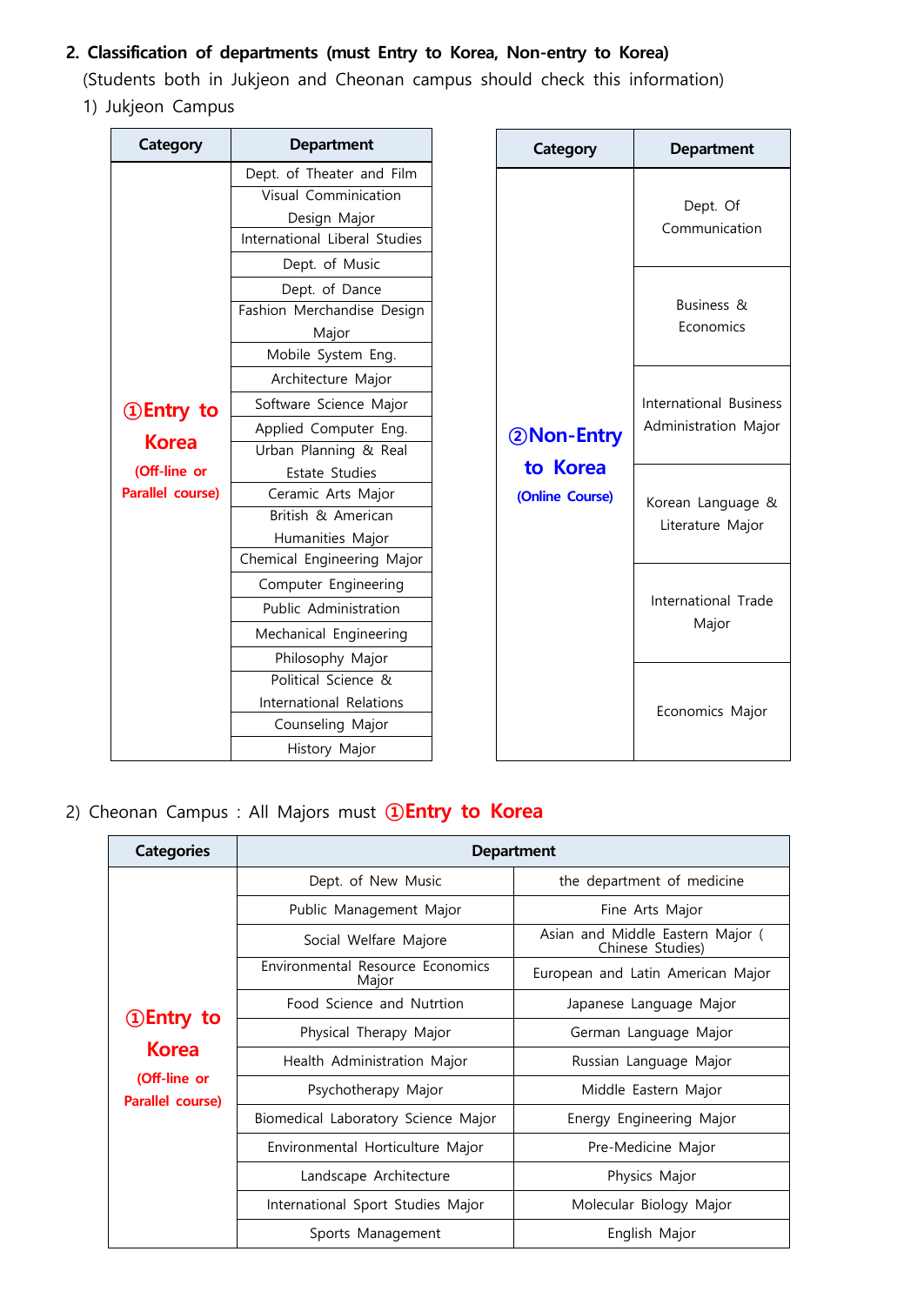**3. On-Campus Self Quarantine Application Notice** (14 days mandatory quarantine when entering Korea) **Students in departments(majors) which have to ①Entry to Korea should check this info carefully** 

**※ All Students are self-responsible for all the problems that comes from not reading the notice**

**1) The place for on-campus self quarantine : 웅비홀 (Woongbi Hall)**

# **2) Application and Period**

| Available<br><b>Applicant</b>                                           | $\star$ Application<br><b>Period</b>      | Period for sending<br>copies of flight<br>tickets | <b>Entering Period</b> | <b>Ending Period</b>                                                                                                                                                                                                       |
|-------------------------------------------------------------------------|-------------------------------------------|---------------------------------------------------|------------------------|----------------------------------------------------------------------------------------------------------------------------------------------------------------------------------------------------------------------------|
| Undergraduate,<br>Postgraduate,<br>Exchange,<br>GEC(language<br>course) | $2021.01.04$ (Mon) ~<br>2021.01.07. (Thu) | 2021.01.04.(Mon) $\sim$<br>2021.01.15.(Fri)       |                        | $2021.02.14$ . (Sun) $\rightarrow$ 2021.02.28. (Sun)<br>$2021.02.15$ .(Mon) $\rightarrow$ 2021.03.01.(Mon)<br>$2021.02.16$ . (Tue) $\rightarrow$ 2021.03.02. (Tue)<br>$2021.02.17$ . (Wed) $\rightarrow$ 2021.03.03. (Wed) |

\* Woongbi Hall will be used as the place for on-campus self quarantine up to 2021.03.03.(Wed) (After cleaning and disinfecting the entire building from 2021.03.04. to 2021.03.05., it will be operat ed normally from 2021.03.06.)

\* Send the copy of flight ticket through e-mail: [dkuglobal20@gmail.com](mailto:dkuglobal20@gmail.com)

1) Submit application (check "4) way to apply")

2) First-come, first-served basis on submission of the copy of flight ticket through e-mail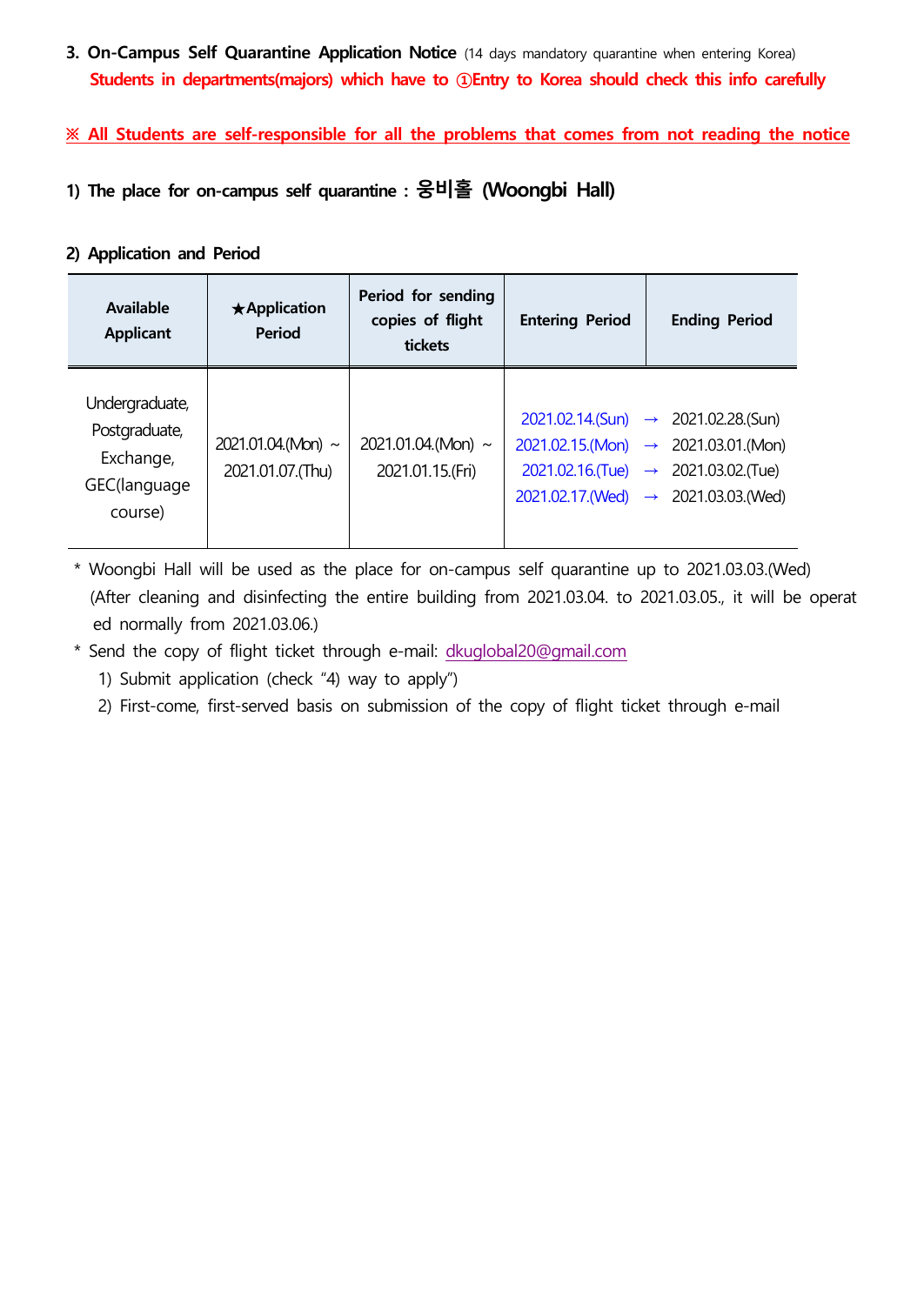### **3) On-Campus Quarantine Costs and Cautions**

| Costs                                                                                                                                                                                                              | <b>Cautions</b>                                                                                                                                                                                                                                                                                                                                                                                                                                                                                                                                                                                                     |
|--------------------------------------------------------------------------------------------------------------------------------------------------------------------------------------------------------------------|---------------------------------------------------------------------------------------------------------------------------------------------------------------------------------------------------------------------------------------------------------------------------------------------------------------------------------------------------------------------------------------------------------------------------------------------------------------------------------------------------------------------------------------------------------------------------------------------------------------------|
| Costs on student<br>546,000KRW<br>(per 1 person,<br>Dormitory expenses + food<br>expenses included)<br>Payment Method TBA<br>Other incidental expenses<br>will be supported by<br>school.<br>(Subsidized by School | ★ COA Application Period: 2021.01.04.(Mon)~2021.01.07.(Thu) [Application<br>Link [Click]]<br>The application will be approved in the order of sending the copy of flight<br>ticket by e-mail, so it will be closed if it's full. If on-campus quarantine is<br>full, students must find a Self-Quarantine place(outside campus) to do<br>Self-Quarantine for 2 weeks after entering Korea.<br>· It's recommended to purchase the flight ticket in advance as at the<br>Entering Period(2021.02.14.~2021.02.17.), purchasing ticket may be difficult.<br>· You can choose the transportation(from airport to school) |
| 650,000KRW)                                                                                                                                                                                                        | 1) Bus : Free of Charge, rented by the school<br>2 Call Van(Applicants only) : Fee Applied(115,000KRW self-paid)                                                                                                                                                                                                                                                                                                                                                                                                                                                                                                    |
| Important Cautions                                                                                                                                                                                                 | 1. The application will be canceled if the student doesn't send the copy of<br>the flight ticket until the period stated(2021.01.15.).<br>2. Man/Woman each 240 people(Undergraduate, Postgraduate Exchange,<br>GEC(language course)) is capable to the facility. (Including all<br>international students in both Jukjeon and Cheonan campus)<br>3. If students enter Korea outside the period of On-Campus Quarantine,<br>students must find a Self Quarantine place to do Self-Quarantine for 2<br>weeks after entering Korea.(about 1,400,000KRW, NOT aided by school)                                          |

\* On-Campus Quarantine Cost Details: Meal(14Days, 3x/Day), Snacks(14Days, 1x/Day), Airport Pickup, Beddings, Cleaning Fee, Utility Fees, Daily supplies, Quarantine Materials (Masks, Hand-Sanitizer)

# **4) Way to Apply**

단국대학교 PORTAL Log-in→ Web Information(웹정보시스템) → Common(공통) → Survey Management (설문관리) → Survey participation(설문참여) → Fill out the '2021학년도 1학기 유학생 교내 자가격리 시 설 신청'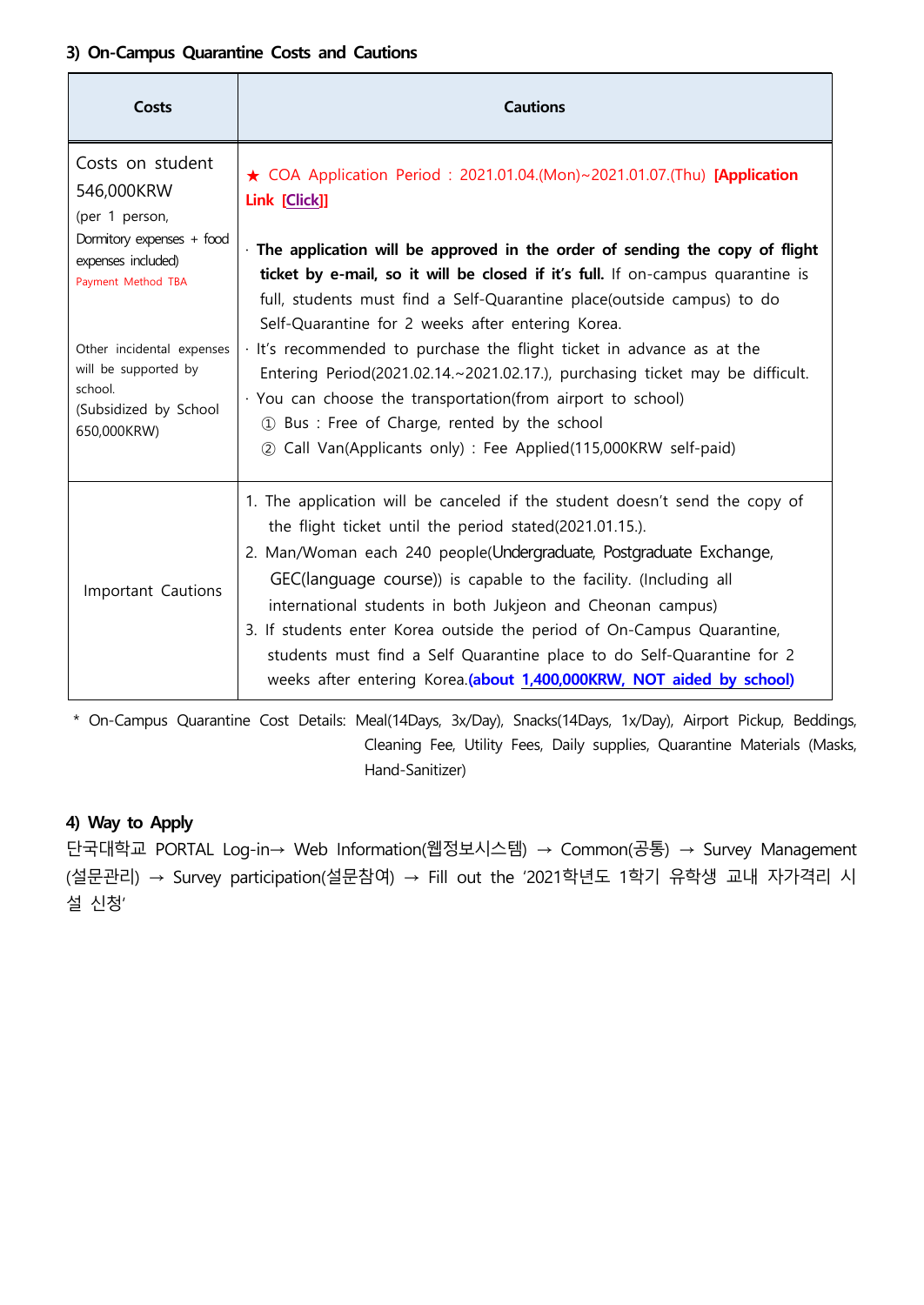### **4. Notice for checking VISA Validity, COA Issuance**

- 1) In case of Chinese students, it will take abour 1 month to get Visa, others will take about 2-3 weeks, so please apply for the VISA as soon as possible to make it before the quarantine period.
- 2) Apply for the COA by filling out the form (Refer to "How to Apply" Below) so there won't be any difficulties in issuing Visa. 3) **All matters arising from the failure to verify the notice are responsible for yourself, and visa-related**
- **matters shall not be resolved by a third party(international office) under the "Personal Information Protection Act."**

| <b>Document</b> | <b>Application</b><br><b>Period</b>    | How to Apply                                                                  | <b>Applying Information</b>                                                                                                                                                                                                               |
|-----------------|----------------------------------------|-------------------------------------------------------------------------------|-------------------------------------------------------------------------------------------------------------------------------------------------------------------------------------------------------------------------------------------|
| <b>COA</b>      | 2021.01.04.(Mon)~<br>2021.01.07. (Thu) | Naver form<br>[Application link<br>[Click]<br>Multiple Apply<br>is prohibited | 1. Name (Must be same as the name<br>written on Passport)<br>2. Student ID Number (Check and Make<br>sure it's correct)<br>3. Copy of Passport (Picture is okay)<br>: check if your passport is renewed between 1<br>year $(Y \boxtimes)$ |

- \* Available applicants for COA Issuance
- 1) Students who are Returning to School (복학) on 2021-1st semester
- 2) Students whose VISA is Expired (Check on behind the ARC)
- 3) Students who left Korea more than 1 year(Left korea at 2019 Winter Holiday and have not come back to Korea)
- 4) Students who received COA on 2020-1st Semester but haven't come in to Korea

\* Students who have to check VISA validation

1) Students who didn't get the Re-Entry Permit (student who is staying in native country)

2) Students who took online courses in 2020(Whole 1 year)

[resources for reference] Please Check (ctrl+F Student Number, Name Masking(\*)) on the COA Issuance Attached file.

\*This material is intended for reference only. The information of VISA and immigration cannot be checked by Global Education team in that it is personal information which is protected by "Personal Information Protection Act."

Please refer to the the attached file and check whether you have to get new COA or not, and if Visa Issuance is needed.

# **5. Pre-Survey of Course Registratrion Guide for students in Non-entry Department**

## **② Check Carefully for Students in Non-Entry to Korea Department**

- 1) This announcement is 2021-1st semester Pre-Survey Class Registration, it is NOT the official class registration.
- 2) Applying through this is not confirmed that you will get the classes, so regardless of your maximum credits students needed to apply as many classes as possible, including the existing ones Ex) Even if your limit for course registration is 19 credits,<br>  $\rightarrow$  You can apply for classes that you want, for more than 19 credits in this registration
	-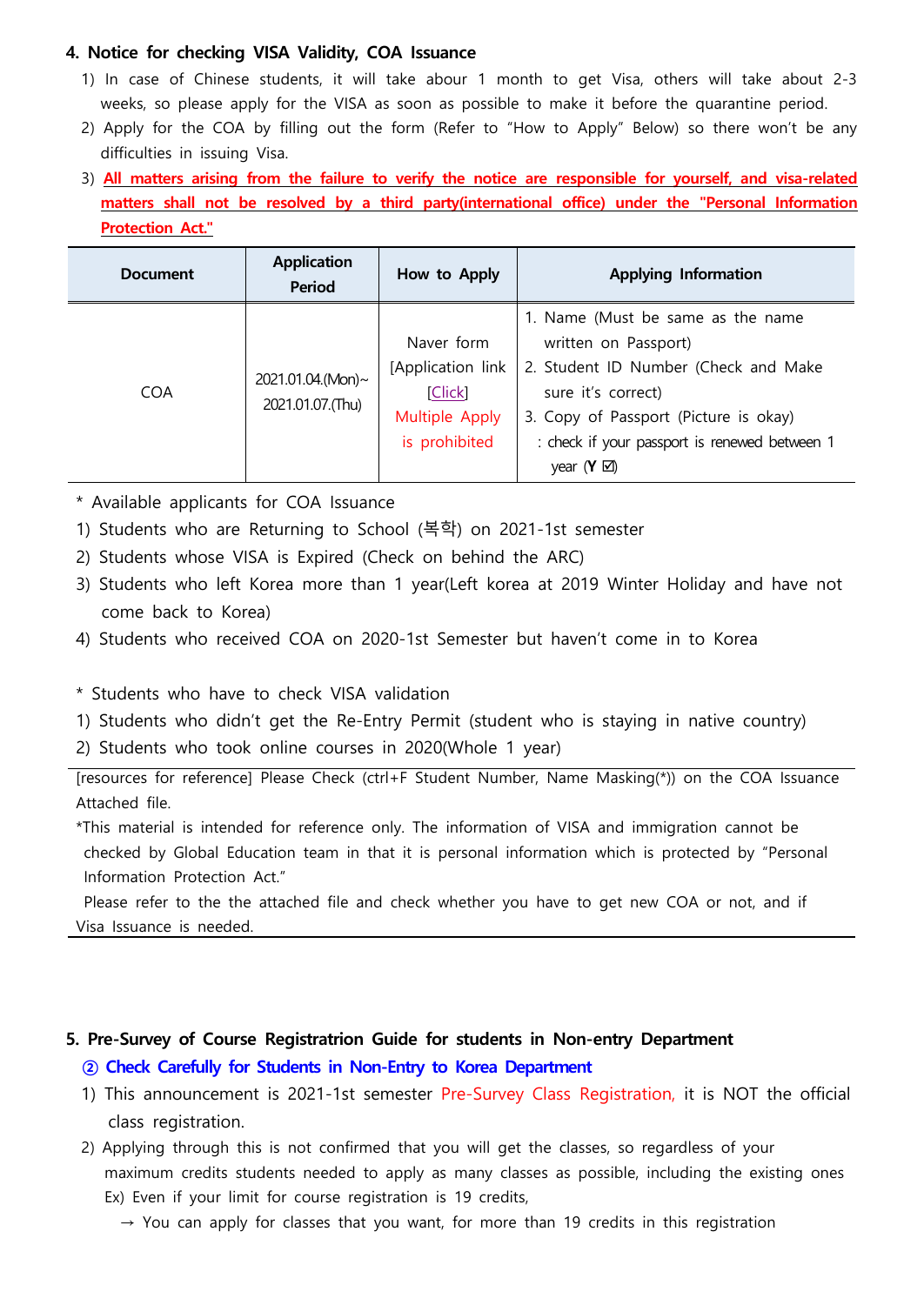#### **<How to Apply>**

a ka

- Through Course Registration Helper (수강계획 도우미)

#### **DKU PORTAL LOGIN → Academic → Class Management → Enrollment**

**→ Course Registration Helper → Search for the course and click the add (추 가 )** 

#### **button**

**\* Please refer to the file attached**

- Through this you can check whether it will be online or offline classes for each departments.
- **Applying through this is not confirmed that you will get the classes, so regardless of your**
- maximum credits (Ex:19) students needed to apply as many classes as possible.<br>- However, this is not the official course registration but this is only for checking the classes's demand in
- advance.<br> **The classes that are applied through here is not confirmed yet, so there will be separate announcement whether the classes you applied will be opened (online / offline)**

#### **<Application Period for Pre-Survey Course Registration>**

 **- 2021.01.04(Mon) ~ 01.06(Wed) 23:59** (After this date "Course Registration Helper" site will be closed)

#### **<Schedule Information>**

| Date                 | <b>Details</b>                                                                                                                                                          |  |
|----------------------|-------------------------------------------------------------------------------------------------------------------------------------------------------------------------|--|
|                      | $\triangleright$ Pre-Survey for student whose in the Non-Entry(Online Course) Departments                                                                               |  |
| $2021.01.04 - 01.06$ | Departments : Communication, Bussines and Economics, International Business and<br>Administration, Korean Language and Literature, International Trade, Economics Dept. |  |
| 2021.01.11.~01.13    | ▷ Pre-Survey Course Registration Result                                                                                                                                 |  |
|                      | $\triangleright$ Received by Global Education team and announce to each Departments                                                                                     |  |
|                      | $\triangleright$ Based on data from the Pre-Survey Class Registration, each departments will                                                                            |  |
|                      | decide their online course subjects                                                                                                                                     |  |
|                      | $\triangleright$ Checking on the details of course registration by each Departments                                                                                     |  |
| 2021.01.13.~01.20    | (Online/Offline, Courses, Etc)                                                                                                                                          |  |
|                      | ▷ Checking on Defer/Returning students                                                                                                                                  |  |
| $2021.01.21 - 02.01$ | ▷ Jukjeon Campus Undergraduate Student Final Announcement                                                                                                               |  |
| 2021.02.04           | ▷ Jukjeon Campus 1차 Course Registration (All Enrolled Students)                                                                                                         |  |

#### **\* The Schedule above is available to be changed according to the situation**

#### **6. Applying for Defer and Returning Notice**

#### **<Applying for Leave of Absense (휴학) >**

A. How to Apply

plying for Leave of Absense (휴학) ><br><sup>DW to Apply<br>Fill out the Application form → Email → Screening by Global Education Team<br>→ Request for Approval</sup> **plying for Leave of Absense (휴**<br>
→ Request for Approval<br>
→ Request for Approval<br>
→ Fill out the Application form<br>
→ Fill out the Application form *x* to Apply<br>Fill out the Application form → Email → Screening by Global Education<br>→ Request for Approval<br>\* Fill out the Application form at the Attached file 첨부파일1 → Request for Approval<br><u>\* Fill out the Application form at the Attached file 첨부파일1<br>Or offline application (International Hall(국제관) 109호)</u>

# a ka

B. Application period: **2020.12.22.(Tue) ~ 2021.02.28.(Sun) 24:00**

C. Email: [godku@dankook.ac.kr](mailto:godku@dankook.ac.kr)

(\* Fill out the Application form at the Attached file(첨부파일1) and send it to this email)